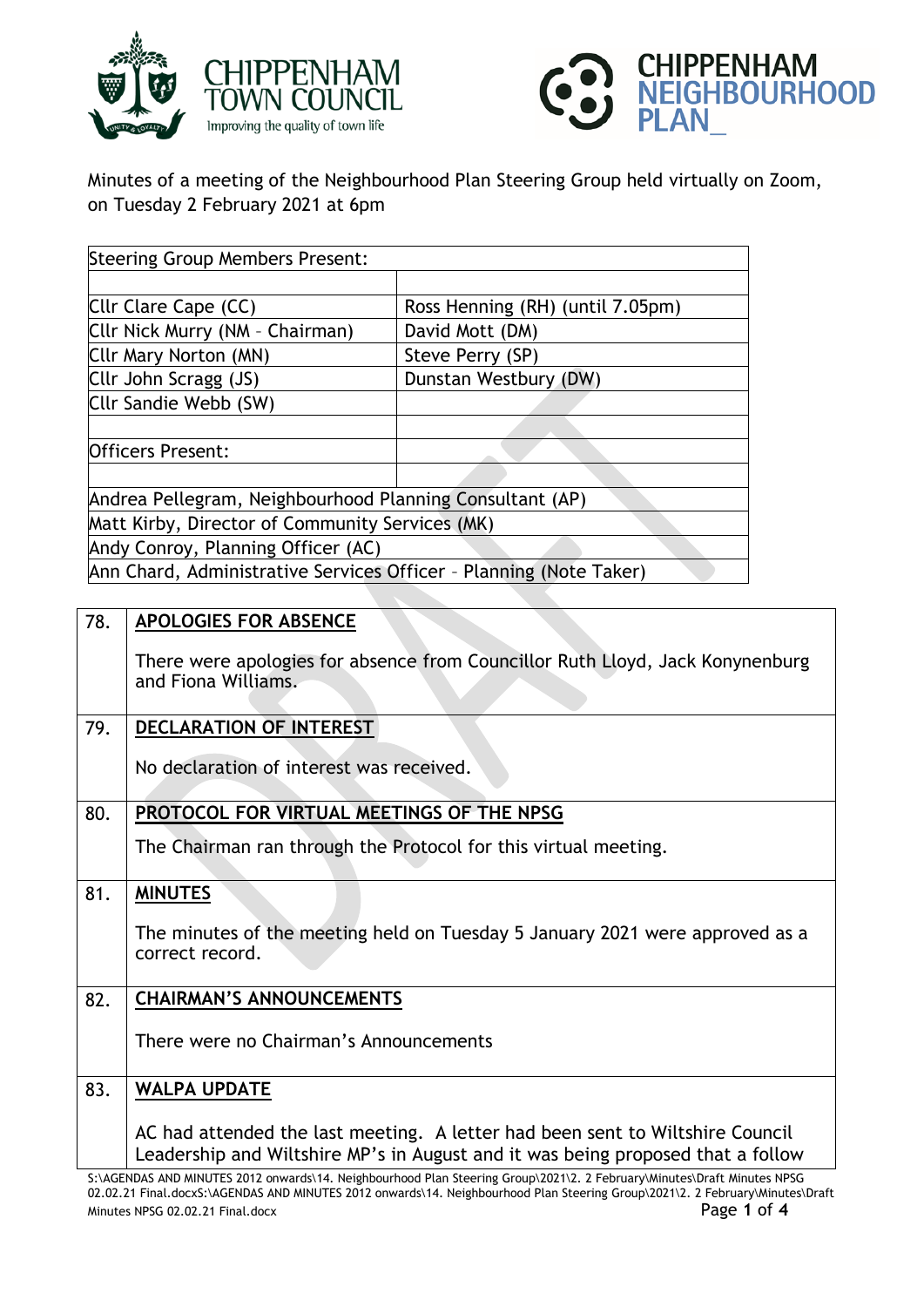|     | up letter be sent on 10 February and a press release, asking Wiltshire Council/MPs<br>to meet with WALPA. The PET Committee had agreed the Town Council could<br>sign up to the latest letter. RH mentioned that at a recent Strategic Planning<br>meeting, yet another unsuitable site had been passed. Any SG members<br>interested in attending a meeting of WALPA should contact either AC or NM for<br>details.                                                                                                                                                                                                                                                                                                                                                                                                                                                                                                                                                                                                                                                                                                                                                                                                                                                                                                                                                                                                                                                                                                                                                                                                                                                                                                                                                                          |
|-----|-----------------------------------------------------------------------------------------------------------------------------------------------------------------------------------------------------------------------------------------------------------------------------------------------------------------------------------------------------------------------------------------------------------------------------------------------------------------------------------------------------------------------------------------------------------------------------------------------------------------------------------------------------------------------------------------------------------------------------------------------------------------------------------------------------------------------------------------------------------------------------------------------------------------------------------------------------------------------------------------------------------------------------------------------------------------------------------------------------------------------------------------------------------------------------------------------------------------------------------------------------------------------------------------------------------------------------------------------------------------------------------------------------------------------------------------------------------------------------------------------------------------------------------------------------------------------------------------------------------------------------------------------------------------------------------------------------------------------------------------------------------------------------------------------|
| 84. | <b>GREEN BUFFER POLICY</b>                                                                                                                                                                                                                                                                                                                                                                                                                                                                                                                                                                                                                                                                                                                                                                                                                                                                                                                                                                                                                                                                                                                                                                                                                                                                                                                                                                                                                                                                                                                                                                                                                                                                                                                                                                    |
|     | AP outlined the proposed Green Buffer policy and was thanked for an excellent<br>piece of work. The policy was agreed, subject to some typing errors being<br>corrected.                                                                                                                                                                                                                                                                                                                                                                                                                                                                                                                                                                                                                                                                                                                                                                                                                                                                                                                                                                                                                                                                                                                                                                                                                                                                                                                                                                                                                                                                                                                                                                                                                      |
|     | SP questioned why it was not possible for the Neighbourhood Plan (NP) to argue<br>against the additional 5,000 houses allocated to Chippenham, when the rate of<br>growth in Chippenham requires about 300 per year. AP explained that the NPPF<br>states that NPs should not undermine strategic policies, and this is definitely a<br>strategic policy. The Housing Needs Assessment that the NP undertook was based<br>on census data and a non-strategic policy was formulated from this. In terms of<br>the overall Wiltshire housing figure the Standard Method, set out by the<br>Government has been used. In addition, there is a higher figure based on<br>Wiltshire's Local Housing Needs Assessment which projects economic growth, but<br>this is not inappropriate. In relation to this higher figure, the fact that there is a<br>shortage of housing land, according to the NPPF, indicates that it would not be<br>inappropriate for Wiltshire Council to plan for a buffer in case the housing<br>delivery test is not met. In terms of the large numbers of housing proposed to be<br>allocated to Chippenham, Wiltshire Council have explained that other towns are<br>more environmentally constrained so cannot take any more development. If the<br>NPSG wanted to challenge this, it would have to retest all decisions in the<br>Sustainability Appraisal and their decision making. AP advised against this as it<br>would be inappropriate. The Town Council could challenge it but not the NP,<br>which is excluded from dealing with strategic matters. NM added that the<br>Sustainability Appraisal process is at a very early stage and can be challenged, but<br>that the Neighbourhood Plan does not have the capacity to do this in the time<br>available. |
| 85. | <b>COMMENTS ON VERSION 2 OF DRAFT PLAN</b>                                                                                                                                                                                                                                                                                                                                                                                                                                                                                                                                                                                                                                                                                                                                                                                                                                                                                                                                                                                                                                                                                                                                                                                                                                                                                                                                                                                                                                                                                                                                                                                                                                                                                                                                                    |
|     | AC outlined two key changes to the Draft Neighbourhood Plan & Annexe 1<br>(Chippenham Design Guide):<br>Text for Section 12 - Developer Contributions<br>Revision to Policy TC7 - Residential Uses in the Town Centre<br>Plus revisions made as per the amendments suggested by the Steering Group to<br>Version 1, plus Planning Officer amendments. He thanked FW who had sent in a<br>number of grammatical changes. All SG Members were asked to check the<br>wording for their policy areas and send any further comments on Version 2 to AC<br>by 16 February.                                                                                                                                                                                                                                                                                                                                                                                                                                                                                                                                                                                                                                                                                                                                                                                                                                                                                                                                                                                                                                                                                                                                                                                                                          |
|     | NM asked why a list of NP projects that the Town Council would use its portion of<br>CIL on, was not included in Section 12 of the NP. AC replied that the wording<br>chosen around CIL was based on Farnham's NP and intended to strike a balance<br>between setting out what the Town Council's CIL could be used on smaller scale,                                                                                                                                                                                                                                                                                                                                                                                                                                                                                                                                                                                                                                                                                                                                                                                                                                                                                                                                                                                                                                                                                                                                                                                                                                                                                                                                                                                                                                                         |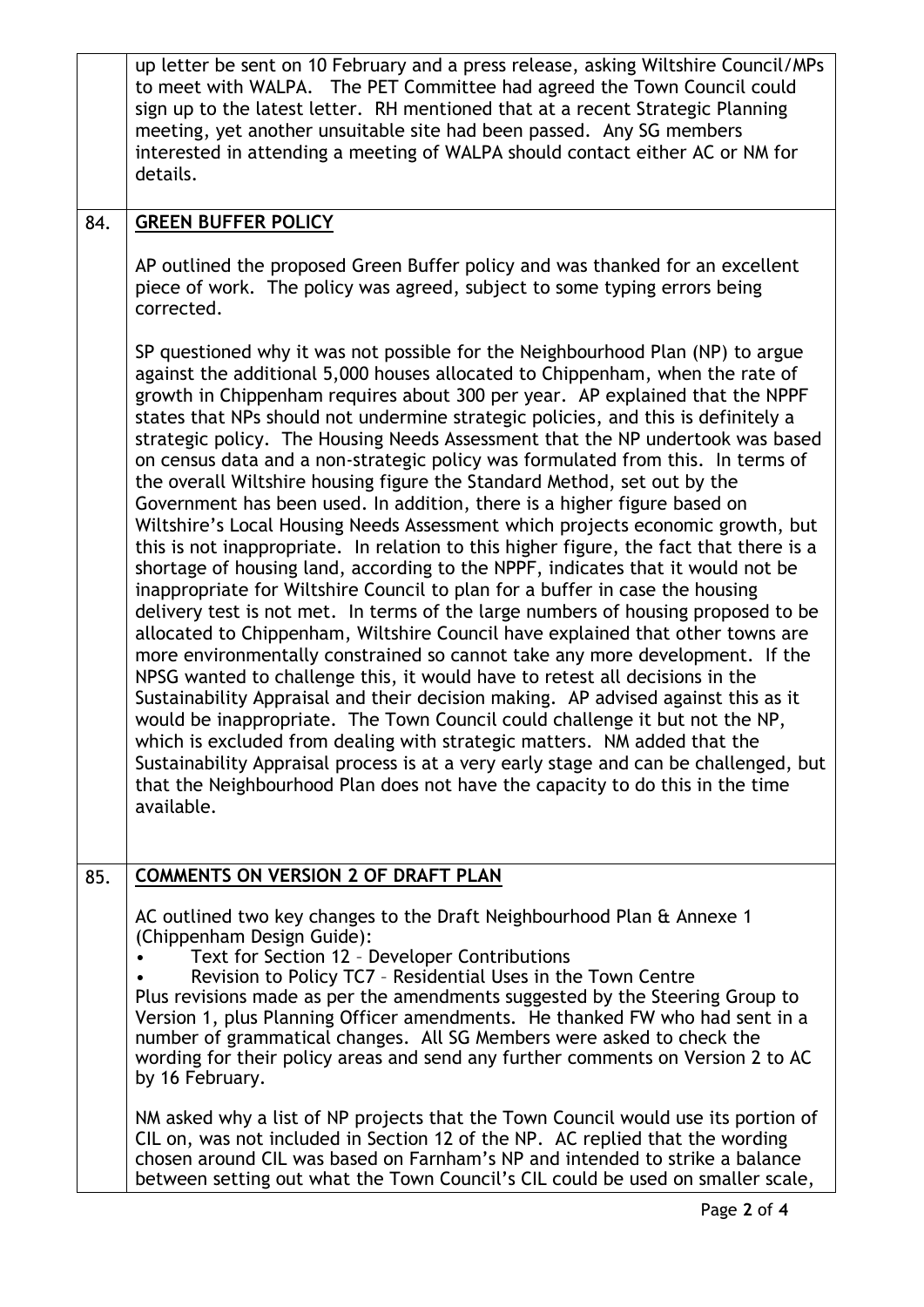|     | localised NP projects, and not committing it to things which it could not deliver.<br>MK and AP advised that they thought the wording used was appropriate.                                                                                                                                                                                                                                                                                                                                                                                                                                                                                                                                                                               |
|-----|-------------------------------------------------------------------------------------------------------------------------------------------------------------------------------------------------------------------------------------------------------------------------------------------------------------------------------------------------------------------------------------------------------------------------------------------------------------------------------------------------------------------------------------------------------------------------------------------------------------------------------------------------------------------------------------------------------------------------------------------|
|     | AP reported that the government had issued a consultation on proposed changes<br>to the NPPF yesterday, containing mainly additions about design and<br>strengthening tree policies. The Design Guide may need to refer to the National<br>Model Design Code and needs lots more photos to become a 'visual tool'. It was<br>suggested that photos could be sourced from places such as the Museum, Heritage<br>Centre, a Facebook page called Chippenham Then and Now (with permission) and<br>from Ice-House Design.                                                                                                                                                                                                                    |
|     | <b>Actions:</b><br>• AC to send a reminder to SG Members to check wording in their policy areas in                                                                                                                                                                                                                                                                                                                                                                                                                                                                                                                                                                                                                                        |
|     | Version 2 of the Draft Plan                                                                                                                                                                                                                                                                                                                                                                                                                                                                                                                                                                                                                                                                                                               |
|     | • SP & RH to make a list of what photos are needed for the Design Guide                                                                                                                                                                                                                                                                                                                                                                                                                                                                                                                                                                                                                                                                   |
| 86. | TIMELINE/PROCESS FOR LOCAL PLAN REVIEW COMMENTS                                                                                                                                                                                                                                                                                                                                                                                                                                                                                                                                                                                                                                                                                           |
|     | MK outlined the timeline/process for two consultations being carried out by<br>Wiltshire Council. The HIF Bid presentation had been made to full Council and a<br>questionnaire had been sent to Councillors for completion and consideration at a<br>Council meeting on 4 March. Comments from the SG on the Wiltshire Local Plan<br>Review would go to the PET Committee meeting on 18 February and a<br>recommendation would then be considered at a full Council meeting on 25<br>February. CC pointed out that the HIF Bid questionnaire did not include an option<br>for 'none of the above' but it had been confirmed at a Cabinet meeting that it<br>was possible to respond this way.                                            |
|     | At 7.50pm the Chairman proposed that the meeting be extended in order to finish<br>business on the agenda and this was agreed.                                                                                                                                                                                                                                                                                                                                                                                                                                                                                                                                                                                                            |
| 87. | RESPONSE ON WILTSHIRE LOCAL PLAN REVIEW                                                                                                                                                                                                                                                                                                                                                                                                                                                                                                                                                                                                                                                                                                   |
|     | The SG discussed comments collected from the Steering Group, Planning Officer &<br>Planning Consultant, outlined in the Comments on Local Plan Review, for inclusion<br>in a report to the Town Council's Planning, Environment and Transport Committee<br>meeting on 18 February 2021. AC ran through the document in detail and SG<br>Members added comments for inclusion in the NP response. NM read out his draft<br>responses to the Addressing Climate Change and Biodiversity Net Gain Paper<br>which were also agreed by the SG subject to some additions from CC and DW.<br>Action: AC to write up NP Response with additional comments made and<br>circulate to SG members on Wednesday/Thursday. Final comments to be sent to |
|     | AC by Sunday and draft to be presented to CMT on Monday.                                                                                                                                                                                                                                                                                                                                                                                                                                                                                                                                                                                                                                                                                  |
| 88. | <b>ITEMS FOR NEXT MEETING</b>                                                                                                                                                                                                                                                                                                                                                                                                                                                                                                                                                                                                                                                                                                             |
|     | Agree any further modifications to draft Plan & Annexes<br>Pre-Reg 14 Consultation on draft Plan with surrounding Parishes, Wiltshire<br>$\bullet$<br>Council Planners, Town Councillors*<br>Update Communication and Engagement Strategy with a plan for Reg 14<br>Consultation                                                                                                                                                                                                                                                                                                                                                                                                                                                          |
|     | <b>Action:</b>                                                                                                                                                                                                                                                                                                                                                                                                                                                                                                                                                                                                                                                                                                                            |